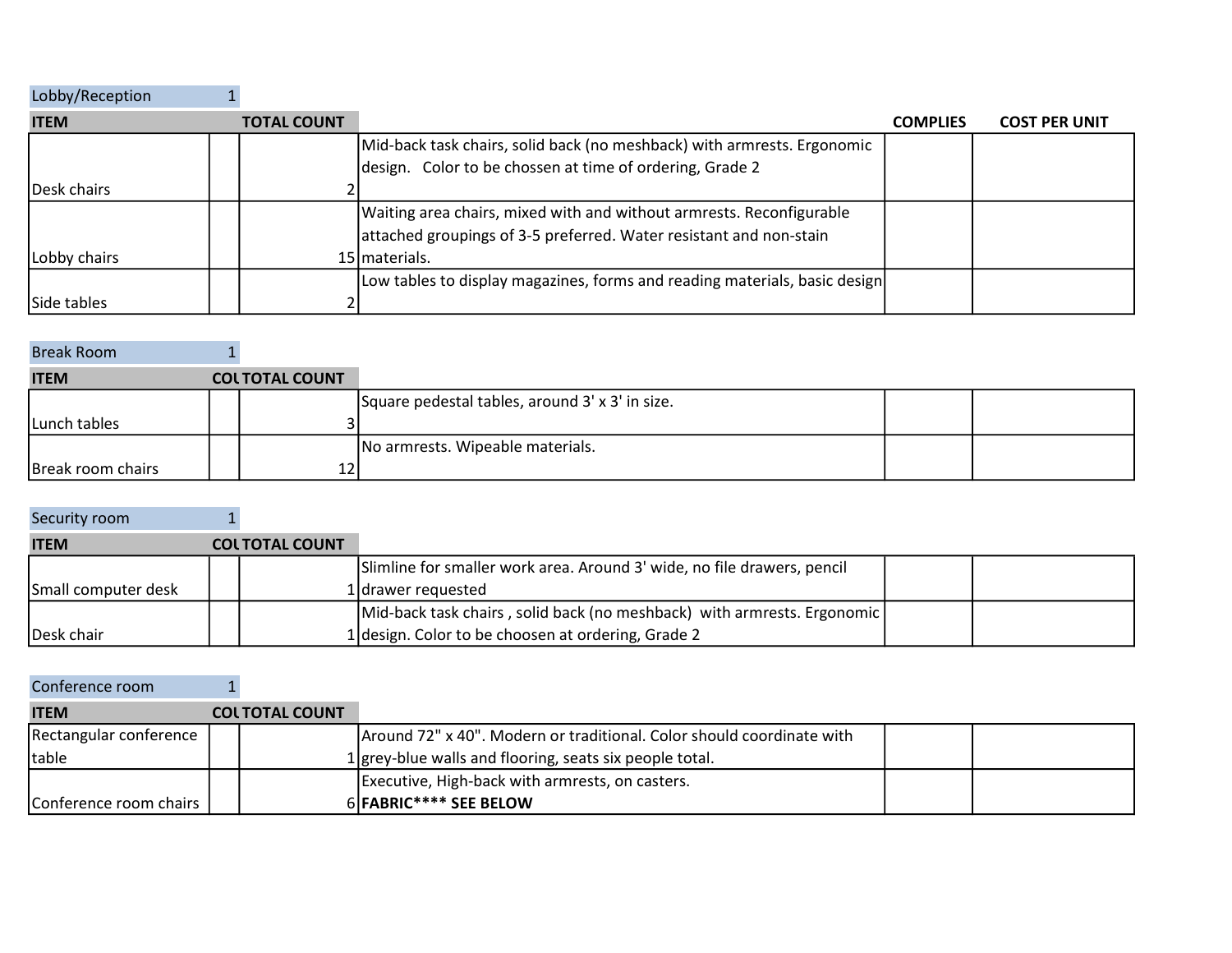| <b>OFFICES</b>        |                       |  |                                                                          |  |
|-----------------------|-----------------------|--|--------------------------------------------------------------------------|--|
| <b>ITEM</b>           | <b>COLTOTAL COUNT</b> |  | NOTE: Desk Configuration similar to HON 10500 with end panels            |  |
|                       |                       |  | Design to match grey-blue walls and flooring, adjusting stand-up return, |  |
| L-Shape Desks         |                       |  | 15 built-in pedestal drawers. **** SEE BELOW                             |  |
|                       |                       |  | Wood preferred. Color to match grey-blue walls and flooring. 3-shelves   |  |
| Bookcases             |                       |  | 15 per unit, adjustable. Approximately $3' \times 3'$ is preferred.      |  |
|                       |                       |  | Mid-back task chairs, solid back (no meshback) with armrests. Ergonomic  |  |
| Desk chairs           |                       |  | 15 design. Black or colors that coordinate with the room.                |  |
|                       |                       |  | Office side chairs for guests. Metal base. No armrests or casters. Water |  |
| <b>Waiting chairs</b> |                       |  | 30 resistant and non-stain materials preferred. (2 per office)           |  |

| <b>Final item list:</b>      | <b>COUNT</b>            | <b>Total Amount</b> |
|------------------------------|-------------------------|---------------------|
| L-Shape desks                | $15 \mid \xi$           |                     |
| <b>Bookcases</b>             | 15                      | \$                  |
| Desk chairs                  | 18                      | \$                  |
| Side chairs (guests)         | 30                      | \$                  |
| Lobby chairs                 | 15                      | \$                  |
| Side tables (lobby)          | $\overline{2}$          | \$                  |
| Lunch tables                 | $\overline{\mathbf{3}}$ | \$                  |
| Break room chairs            | 12                      | \$                  |
| Small computer desk          | 1                       | \$                  |
| Rectangular conference table | $1\vert$                | \$                  |
| Conference room chair        | 6                       | \$                  |
| Installation                 |                         | \$                  |
| <b>TOTAL BID</b>             |                         | \$                  |

Total Bid amount to be entered on the bid sheet and contract terms

acceptance form